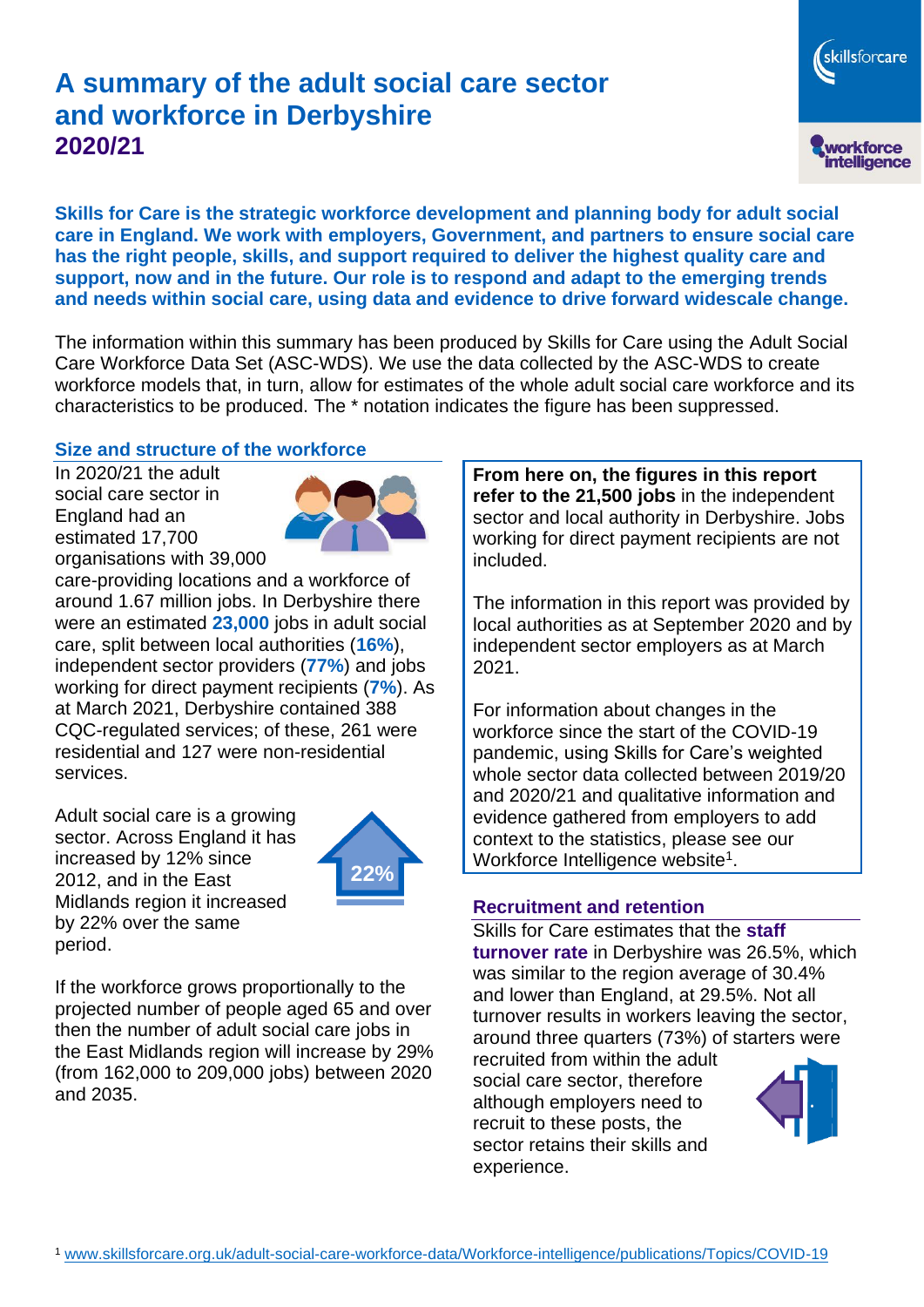Adult social care has an experienced 'core' of workers. Workers in Derbyshire had on average **9.4 years of experience in the sector** and 80% of the workforce had been working in the sector for at least three years.

Using both workforce intelligence evidence and our links with employers and stakeholders across England, we know that recruitment and retention is one of the largest issues faced by employers. We have many resources and tools available to help, for example the 'Values-based recruitment and retention toolkit'<sup>2</sup> and 'Seeing potential: widen your talent pool'. <sup>3</sup> For more information please visit: [www.skillsforcare.org.uk/recruitment-retention](http://www.skillsforcare.org.uk/recruitment-retention)

#### **Employment information**

We estimate Derbyshire had **21,500** adult social care jobs employed in the local authority and independent sectors. These included 1,600 managerial roles, 950 regulated professionals, 15,500 direct care (including 13,500 care workers), and 3,200 other-non-care proving roles.

The average number of **sickness days** taken in the last year in Derbyshire was 11.3, (9.6 in East Midlands and 9.5 across England). With an estimated directly employed workforce of 20,000, this would mean employers in Derbyshire lost approximately **228,000 days to sickness in 2020/21**. In England levels of staff sickness have nearly doubled over the course of the pandemic between 2019/20 and 2020/21, in total around 6 million extra days were lost to sickness than in the year before.

Less than a quarter (17%) of the workforce in Derbyshire were on zero-hours contracts. Around a half (49%) of the workforce usually worked full-time hours and 51% were parttime.

### **Chart 1. Proportion of workers on zero hours contracts by area**

**England** East Midlands **Derbyshire** 



### **Workforce demographics**

The majority (85%) of the workforce in Derbyshire were female, and the average age was 43.9 years old. Workers aged



24 and under made up 10% of the workforce and workers aged over 55 represented 28%. Given this age profile approximately 5,900 people will be reaching retirement age in the next 10 years.

Nationality varied by region, in England 83% of the workforce identified as British, while in the East Midlands region this was 88%. An estimated 96% of the workforce in Derbyshire identified as British, 2% identified as of an EU nationality and 3% a non-EU nationality, therefore there was a similar reliance on EU and non-EU workers.

### **Pay**



Table 1 shows the full-time equivalent annual or hourly pay rate of selected job roles in Derbyshire (area), East Midlands (region) and England. All figures

represent the independent sector as at March 2021, except social workers which represent the local authority sector as at September 2020. At the time of analysis, the National Living Wage was £8.72.

#### **Table 1. Average pay rate of selected job roles by area**

|                                 | <b>England</b> | Region  | Area    |
|---------------------------------|----------------|---------|---------|
| Full-time equivalent annual pay |                |         |         |
| Social Worker <sup>t</sup>      | £37,100        | £35,400 | £34,700 |
| Registered nurse                | £33,600        | £33,000 | £33,000 |
| Hourly pay                      |                |         |         |
| National Living<br>Wage         | £8.72          | £8.72   | £8.72   |
| Senior care worker              | £10.00         | £9.75   | £9.56   |
| Care worker                     | £9.29          | £9.21   | £9.22   |
| Support and<br>outreach         | £9.53          | £9.22   | £9.00   |

†Local authority social workers only.

Please note that pay varies by sector, with local authority pay generally being higher than independent sector pay.